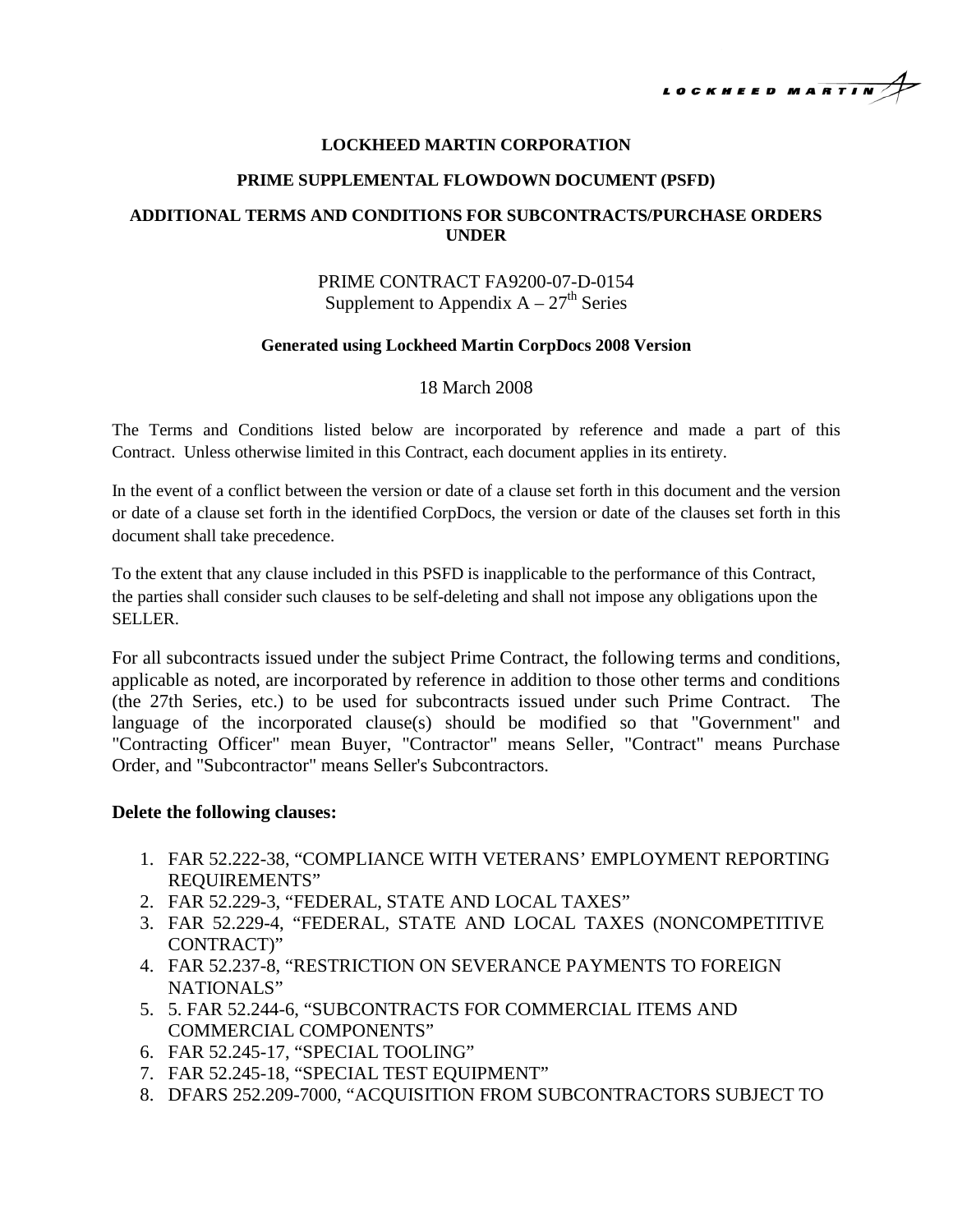ON-SITE INSPECTION UNDER INTERMEDIATE-RANGE NUCLEAR FORCES (INF) TREATY"

- 9. DFARS 252.225-7003, "REPORT OF INTENDED PERFORMANCE OUTSIDE THE UNITED STATES"
- 10. DFARS 252.225-7004, "REPORTING OF CONTRACT PERFORMANCE OUTSIDE THE UNITED STATES"
- 11. DFARS 252.225-7015, "PREFERENCE FOR DOMESTIC HAND OR MEASURING TOOLS"
- 12. DFARS 252.225-7033, "WAIVER OF UK LEVIES."

## **Add or modify the following FAR clauses:**

- 1. In Appendix  $A 27<sup>TH</sup>$  Series, paragraph 1, "Definitions," delete the reference to "FAR 52.202-1" and replace it with "FAR 2.101."
- 2. FAR 52.203-6, "RESTRICTIONS ON SUBCONTRACTOR SALES TO THE GOVERNMENT" (SEP 2006). In the note accompanying this clause in Appendix  $A 27<sup>th</sup>$  Series, delete "\$100,000" and replace it with "the FAR simplified acquisition threshold, as defined in FAR 2.101."
- 3. FAR 52.203-12, "LIMITATION ON PAYMENTS TO INFLUENCE CERTAIN FEDERAL TRANSACTIONS" (SEP 2005). Delete the last sentence in the note accompanying this clause in Appendix  $A - 27<sup>TH</sup>$  Series and replace it with the following: "Seller's disclosure forms and those of Seller's lower tier subcontractors will be provided to Lockheed Martin."
- 4. Add the following after FAR 52.215-10 AND 52.215-11:

"If Buyer is subject to any liability or expense, including without limitation Government withholding of payments, as the result of: 1) Seller's or its lower tier subcontractors' submission and/or certification of alleged or actual defective cost or pricing data, as set forth in this clause or 2) their furnishing, as prospective subcontractors, of alleged or actual defective cost or pricing data, which data was certified or required to be certified by Buyer to be accurate, complete and current as of the date specified by Buyer in its Certificate of Current Cost or Pricing Data, and which data Seller was given timely notice by Buyer to furnish and/or update prior to such date specified in such certificate; or 3) the Government Contracting Officer's rejection of Seller's or Seller's lower-tier subcontractor's claim for exception from submission of certified cost or pricing data on the basis that the price offered by the Seller or lower-tier subcontractor is based on an established catalog or market price of a commercial item sold in substantial quantities to the general public, is a price set by law or regulation, is a commercial item; or, on any other basis set forth in 15.403-1 or other pertinent law or regulation; or 4) their furnishing data of any description that is allegedly or actually inaccurate as set forth in this clause, **then Seller agrees to indemnify and hold Buyer harmless to the full extent of any damage or expense resulting from such action**.

5. FAR 52.204-9 "PERSONAL IDENTITY VERIFICATION OF CONTRACTOR PERSONNEL" (SEP 2007). Applicable where the Contractor will have physical access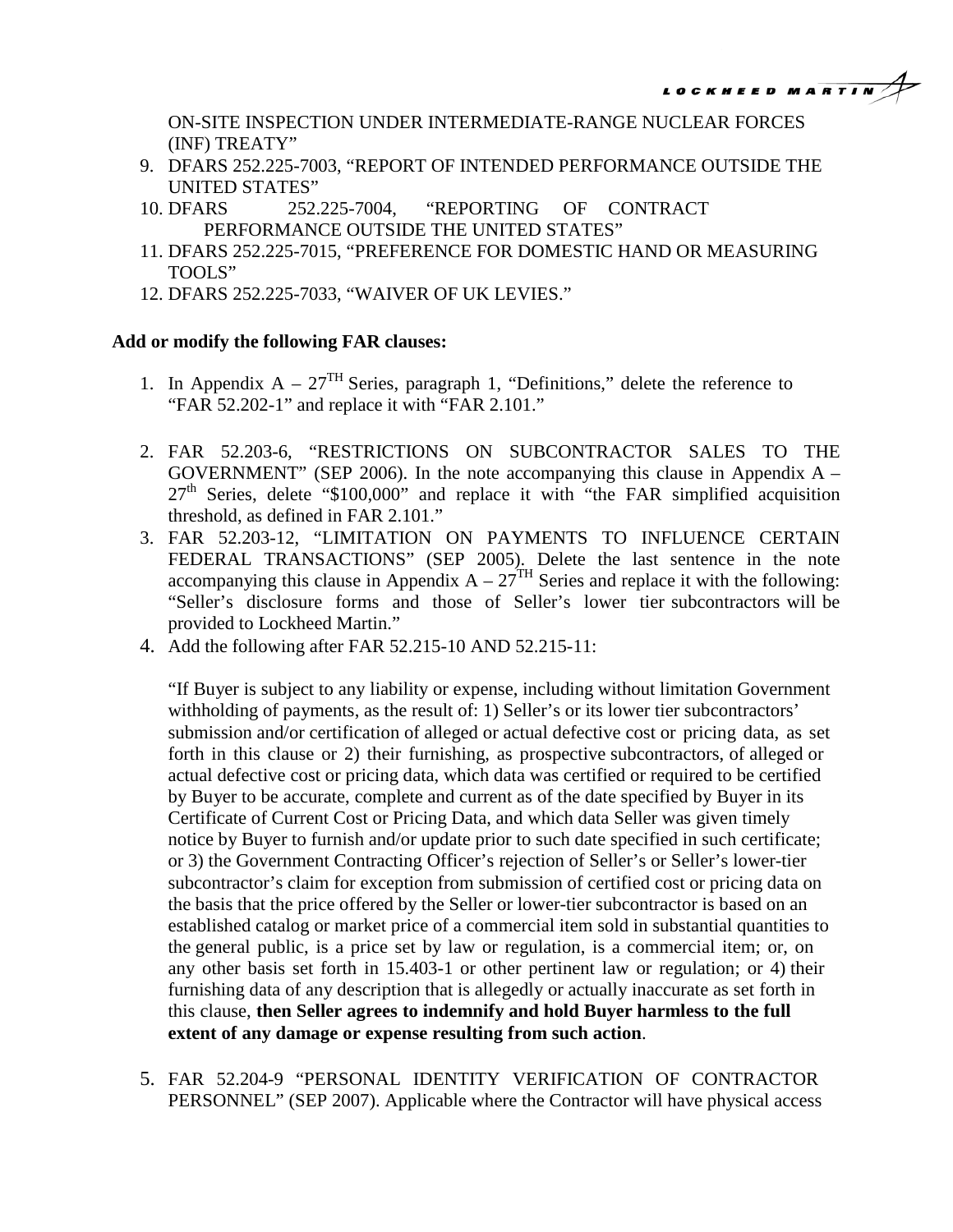

to a federally-controlled facility or access to a Federal information system.

- 6. FAR 52.219-9, "SMALL BUSINESS SUBCONTRACTING PLAN." In the note accompanying this clause in Appendix  $A - 27<sup>th</sup>$  Series, replace "\$500,000" with "\$550,000."
- 7. FAR 52.222-35, "EQUAL OPPORTUNITY FOR SPECIAL DISABLED VETERANS, VETERANS OF THE VIETNAM ERA, AND OTHER ELIGIBLE VETERANS" (SEP 2006). In the note accompanying this clause in Appendix  $A - 27<sup>th</sup>$ Series, replace "\$25,000" with "\$100,000."
- 8. FAR 52.222-37, "EMPLOYMENT REPORTS ON SPECIAL DISABLED VETERANS, VETERANS OF THE VIETNAM ERA, AND OTHER ELIGIBLE VETERANS" (SEP 2006). In the note accompanying this clause in Appendix  $A - 27<sup>th</sup>$ Series, replace "\$25,000" with "\$100,000."
- 9. FAR 52.222-39, "NOTIFICATION OF EMPLOYEE RIGHTS CONCERNING PAYMENT OF UNION DUES OR FEES" (DEC 2004). Applies to all subcontracts that exceed the FAR simplified acquisition threshold, as defined in FAR 2.101.
- 10. FAR 52.229-4, "FEDERAL, STATE, AND LOCAL TAXES (STATE AND LOCAL ADJUSTMENTS)" (APR 2003).
- 11. FAR 52.244-6, "SUBCONTRACTS FOR COMMERCIAL ITEMS" (Mar 2007).
- 12. FAR 52.245-1, "GOVERNMENT PROPERTY" (JUN 2007) "Contracting Officer" means "Lockheed Martin" except in the definition of Property Administrator and in paragraphs  $(h)(1)(iii)$  and where it is unchanged, and in paragraphs (c) and  $(h)(4)$  where it includes Lockheed Martin. "Government" is unchanged in the phrases "Government property" and "Government furnished property" and where elsewhere used except in paragraph (d)(1) where it means "Lockheed Martin" and except in paragraphs  $(d)(2)$  and  $(g)$  where the term includes Lockheed Martin." The following is added as paragraph (n) "Seller shall provide to Lockheed Martin immediate notice of any disapproval, withdrawal of approval, or non-acceptance by the Government of property control system."
- 13. FAR 52.245-9, "USE AND CHARGES," (JUN 2007). Communication with the U.S. Government under this clause will be made through Lockheed Martin.
- 14. FAR 52.246-67, "SUBMISSION OF TRANSPORTATION DOCUMENTS FOR AUDIT," (FEB 2006). Applies only to cost reimbursement contracts. Documents required by this clause will be provided by Seller to Lockheed Martin. This clause is not required to be included in Seller's subcontracts.

## **Add or modify the following DFARS and AFMC clauses:**